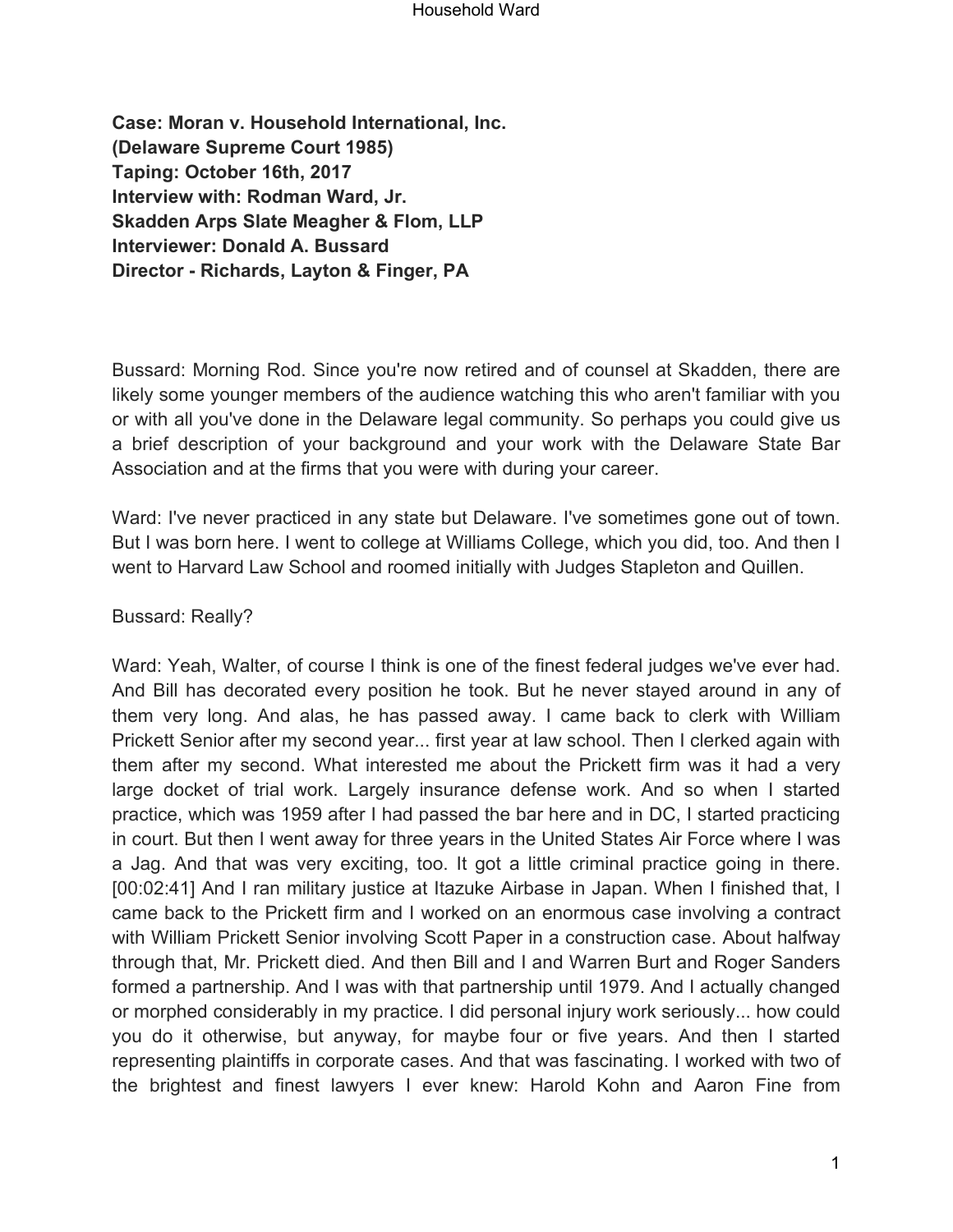Philadelphia. And I learned an enormous amount particularly from Aaron who was very patient. And then I started doing some defense work. And the most important defense came to me, really, initially, from Sam Arsht, who was a very distinguished and capable lawyer, litigator at Morris Nichols, Arsht and Tunnell. And he had a conflict and he introduced me to Skadden Arps. [00:04:29] He may have regretted that. [laugh] I don't know. But I liked Sam very much and I learned a lot from Sam also. I worked with Skadden here as their, I think, one of their first choices for local counsel. And through a friendship which I developed with Stu Shapiro, who had gone there from law school, we decided it would be a great thing to have a Delaware office for Skadden Arps. His father was chairman of the board of the DuPont Company, chief executive officer, and he thought it was a good idea, too, but I think that was somewhat helpful in doing it. We proposed it to Joseph Flom of once again, that's a person for whom I have a special reverence who was the senior partner at Skadden Arps, Slate, Meagher, and Flom, which at that point was the hottest law firm in the world. It was really sort of taking the New York law practice by storm and it was doing great good, I think, for the basic nature of that practice. Anyway, Joe was enthusiastic, and so we decided that we would start an office. And I initially went to Walt Stapleton and said would he like to do it with me, he was on the bench. And I was never going to talk about that but he talked about it, and so I guess I can. And he was interviewed by, or he interviewed them, I guess, and then I called him up afterwards and he said, really Rod, I think I better, I'm a better judge than I would be a lawyer. He's a better lawyer than anybody I knew, but anyway. He wanted to be a judge. [00:06:30] And he liked being a judge, and he was a fabulous judge.

Bussard: And a very humble fellow.

Ward: And a very... yes, that's the appearance. I think he has a lot of self confidence, though. Anyway, so he passed on that. And I didn't want to start it by myself because I figured I wouldn't ever get any sleep. So then Steve Rothschild who was a partner of mine at the Prickett firm, won a couple of major cases in the Court of Chancery, and got somewhat of a national reputation. And Steve was a good friend of mine at the firm. I had not thought that I would be able to persuade Skadden to make him a partner, but after those two cases, and the reputation he made, it wasn't hard at all. So he and I started the firm in April through June of 1979, and the start of the firm was we had an office for Skadden here and that grew to seventy lawyers, actually, in the first ten years. And the reason it grew was I think primarily because that was really the hottest time for takeovers. Skadden Arps had the majority of those cases in the United States, and so it just naturally expanded. We have never gotten bigger than that. I guess you know, this business hasn't really increased. Skadden has increased considerably because it's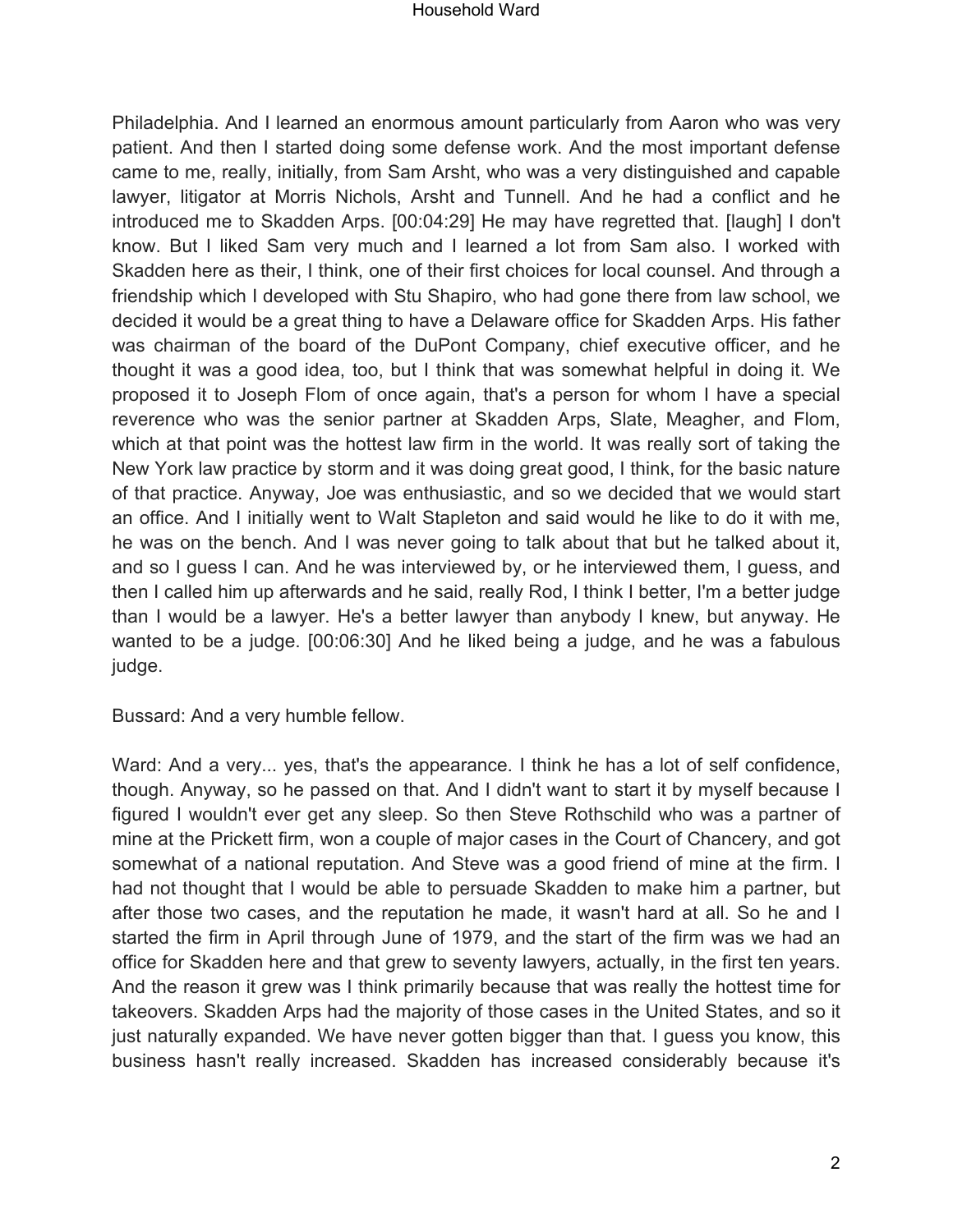gone international. And the most of the growth of Skadden in recent years has been overseas. But anyway, that's how I got to Skadden Arps. [00:08:22]

Bussard: Got it. So turning to the case we're here to talk about, the board of directors of Household International adopted a preferred stock purchase rights plan on August 14, 1984. How and when did you first become involved in that?

Ward: You know, I don't know. And I don't remember it. I tried to think about that. I... what happened John Moran was our client. John, I think. And Dyson Kissner and Moran, which was his firm. And they were major stockholders at Household.

Bussard: Right, they were the largest.

Ward: Yeah, they were absolutely. And he had looked into an LBO, I think. And I have the feeling that maybe Mr. Clark thought that Mr. Moran was looking down his throat and might come after him.

Bussard: That's exactly what he thought.

Ward: And nobody really admitted that, but I think... whether he would have or not, I don't know. I think he said he wouldn't, he would do something consensual. But any rate, I think the reaction of Household was of some concern about being taken over by somebody and maybe Moran and DKM. So Moran was a client of Joe's, and Household was a client of Wachtell Lipton. I guess they brought him in because of that concern by Mr. Clark, I think that's probably why. [00:10:06] The pill that you were talking about there is the creation of one of the finest corporate lawyers in America, Martin Lipton, for whom I have huge admiration. And he is, he and Joe together were sort of re-forming, and they sort of...

Bussard: Weren't they kind of like Ali and Frazier?

Ward: No, not at all.

Bussard: No? I thought that they were highly competitive, but good friends and respected each other greatly.

Ward: Well, ok, maybe I don't fully understand the relationship between Ali and Frazier in that case.

Bussard: Well, they respected each other as opponents.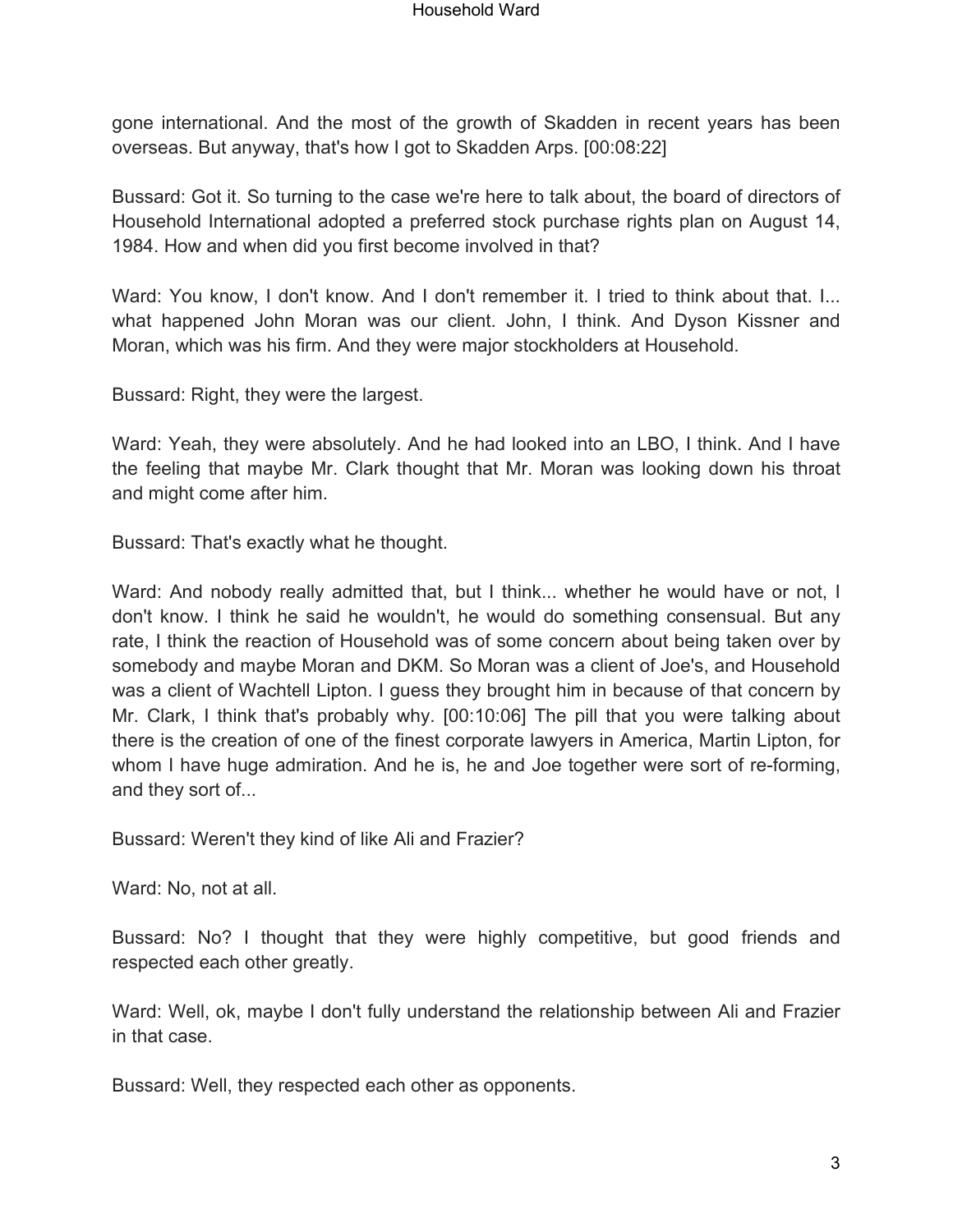Ward: Well, you know, Joe, Joe never told me anything about this, but we had a feeling at the firm, I had lots of friends at the partnership... you would think that would be natural but it isn't necessarily natural when you have as many partners as we had at Skadden. The sort of word was that Joe had developed the practice and he was in favor of... I think he liked disruption. And he needed people, somebody to assign or get his conflicts over to. And he admired Lipton's competence, as we all did, by the way. And I think he brought him into the business, that's what we all believed. Marty was considerably younger than Joe. I think Joe felt that he was bringing on a really talented lawyer that could be really important. And that is what happened. Competitive... they both had more business than they could handle. I never saw... I think in this case, [00:12:05] Joe just totally disagreed that it was an appropriate thing to do, and Marty had developed it exercising considerable genius, I think in doing it, and certainly craft. He had a lot of craft. So that's an answer. If you want more, I'd be glad to go... I never psychoanalyzed either one of them. If Joe Flom had said jump all I would ask is how high.

Bussard: Yeah. Did Joe get you involved or did somebody--

Ward: Well it was a natural Delaware thing and when any major Delaware thing came up we would be involved. Stuart was involved also. Stuart was very close to Joe, and so Stuart was involved. And then Mike Mitchell got involved. Mike Mitchell I think was the litigator at the firm that Joe admired the most. He had been in the United States Attorney office in New York and done very good work there. He's a brilliant lawyer. He's still, by the way, around, if you might want to talk to him. And he was a very good friend of mine. So I think all three of us got involved at about the same time.

Bussard: Ok. Were you involved in the decision to bring the suit?

Ward: [00:13:32] No, I think it was decided that we would bring the suit before I... Well, yes, I guess they asked me whether I thought it was a good idea, and I did.

Bussard: So you must have said yes.

Ward: I still think it's a good, our side is right.

Bussard: Well, as any good lawyer would, right?

Ward: Well I don't know, I felt persuaded I was wrong a lot of times by judges.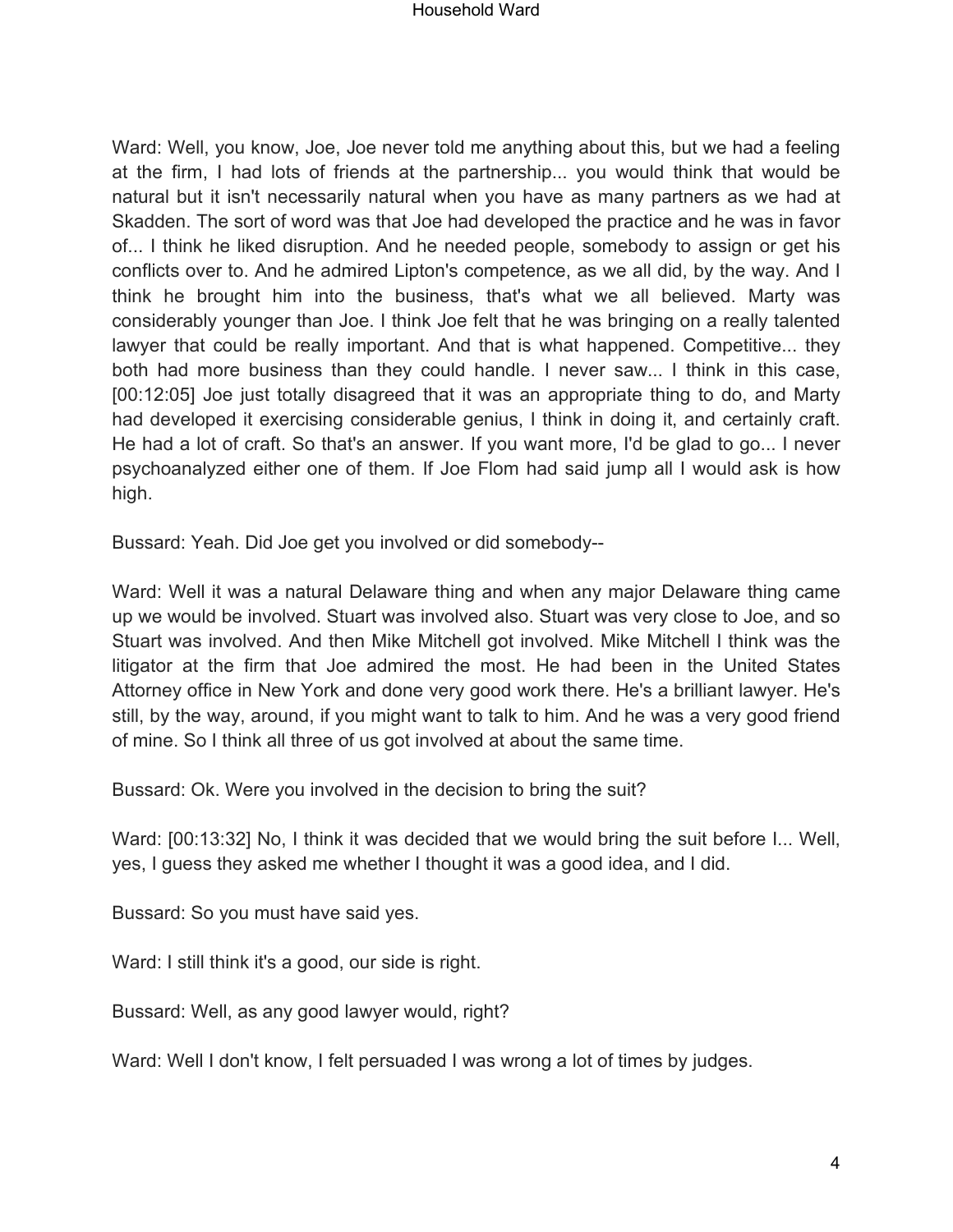Bussard: What did you expect to be the major legal and factual issues in the case?

Ward: I have always been concerned about the place of this device in Delaware corporation law. I'm less concerned now since it seems to have been covered over and become part of Delaware law, and I mean, it was...

Bussard: Well and all the anti-takeover statutes that got adopted around the country have kind of diminished in significance.

Ward: And there aren't any really, or very few hostile takeovers anymore. This may be one reason actually, but maybe not. Yeah, I... what was the question?

Bussard: What did you expect to be, at the time, to be the major legal and factual issues of the case?

Ward: I always thought this was a terrible gimmick and so I thought that the major issue in the case, I thought that right down through the end, was whether this was a [00:15:11] dividend, whether it was a right, whether it was preferred stock, or whether it was a Rube Goldberg contraption to transfer the control of the negotiations from the stockholders to the board. I still think that.

Bussard: As you said in your opening statement in Chancery Court, you used that exact

Ward: I guess I did say it, I think I said a number of other things.

Bussard: You did. You described the rights plan as a Rube Goldberg contraption in form, which at every step distorts the purposes of the statutory provisions on which it relies, but which, unlike a genuine Rube Goldberg contraption, is deadly effective.

Ward: Yeah, that's what I said.

Bussard: That's what you said.

Ward: That's what I'd say today.

Bussard: Ok. Can you tell us a little bit about the leading actors in the case, John Moran, DKM, John Whitehead, and Don Clark?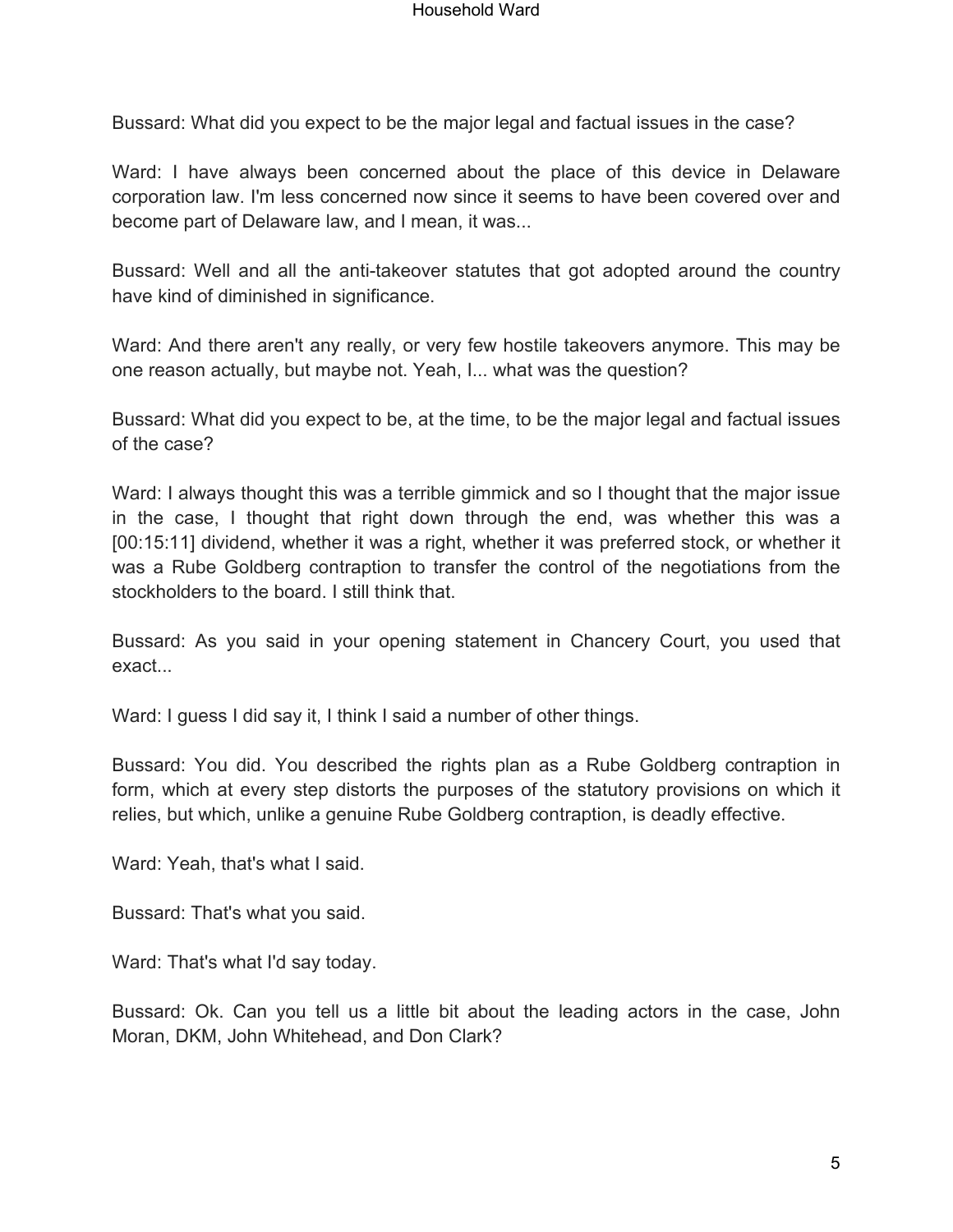Ward: I never knew John Moran except to shake his hand, and he mostly dealt with Joe. I think they had a pretty good relationship. And Whitehead, he was at Goldman Sachs, and Goldman Sachs had advised on the pill, and that put him in a little bit of a strange spot. What he said was, as I recall, he said he voted against it, by the way, at the board meeting, and I think he said he thought that was like adopting it would sort of put a thumb up, and people would look at Household and maybe more people would come against them.

Bussard: He testified that he didn't oppose it on the merits, he opposed it because he thought it was the wrong time.

Ward: Well that's what he said--

Bussard: And it would put a target on their back.

Ward: Ok, that's what he said, there's no question about it. I have huge admiration for John Whitehead, too, by the way. I think... I did not know him well, but what I did know that he was one of the most competent investment bankers in New York. You know, let's see, who else are we talking about...

Bussard: What was your impression of Don Clark?

Ward: [00:17:26] He was a corporate CEO who didn't want to lose his job.

Bussard: Ok

Ward: But maybe he thought that was bad for the stockholders. I think, I have no indication that he was a bad CEO. I think he probably was pretty good actually. But that's not my field actually.

Bussard: Ok, all the directors who voted in favor of the plan were named by defendants except for Ray Troubh. Have any recollection about why Ray Troubh was not named?

Ward: None

Bussard: Was he a Skadden client?

Ward: I just don't know. Hadn't focused on that.

Bussard: Who was your team for the Chancery Court trial?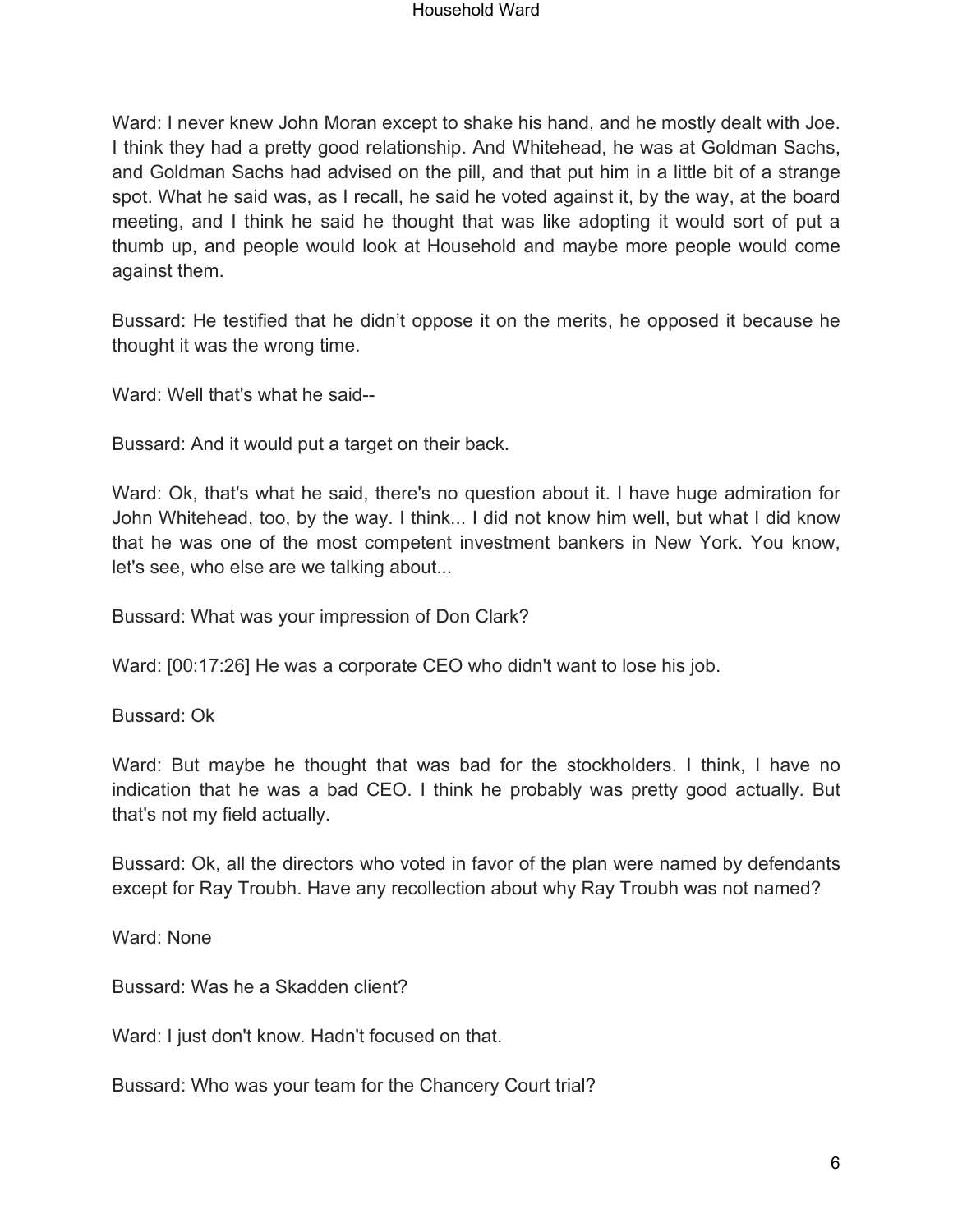Ward: Well just the people that I mentioned for the chancery court trial, it was Michael and Stuart and me and Steve Lamb, and was Andy Bouchard involved? It's all in the opinion.

Bussard: I don't remember to be honest with you.

Ward: We put together our A team.

Bussard: But I know Steve was on it.

Ward: Oh, I know Steve was on it, too, yeah.

Bussard: Cause I remember I first encountered Steve in the Grand Met case when he was there as representing the SEC as an intervener or they weren't--

Ward: He appeared in the Supreme Court as a friend of the court. Stu and I had dealings with him, shouting matches with him before we ended up in the Supreme Court and he had intervened. And he came in and made a really brilliant argument.

Bussard: So Skadden decided …

Ward: So on the way out I said to Stu or he said to me we gotta get that guy.

Bussard: And you did.

Ward: Yes.

Bussard: At the outset of the case, did you expect the case would be a significant part of development of Delaware corporate law?

Ward: I thought it'd be, turn out to be a wild hair that had been pulled out of the eyebrow.

Bussard: Ok. Did you have an expectation? I know you had a hope but did you have an expectation as to how the case would come out?

Ward: I thought we'd win.

Bussard: What do you think your strongest arguments in the case were?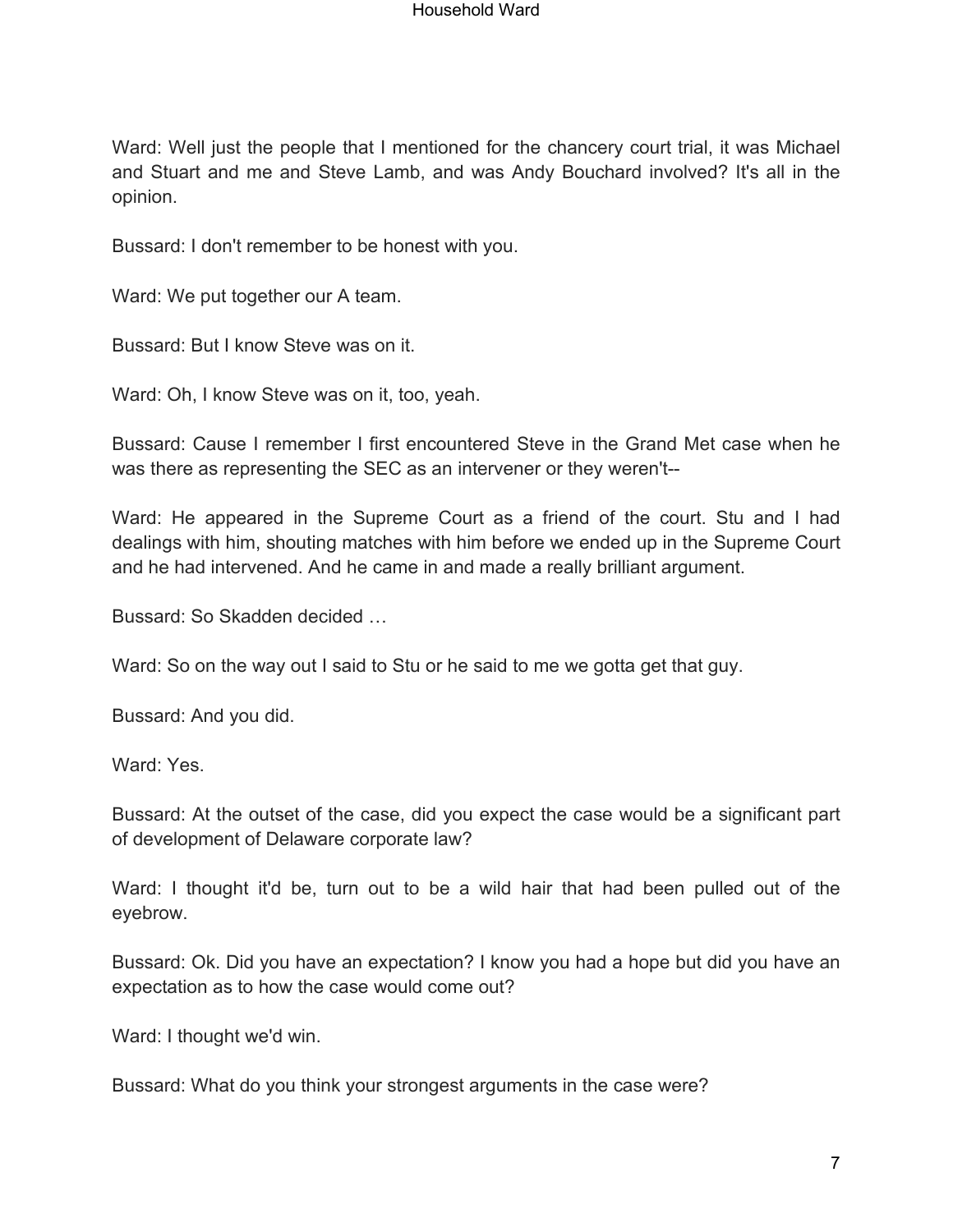Ward: Well I think the strongest argument is the one I just went through. You know, in all strangely I had a little deja vu as I was reading over this stuff, and it amazed me about how much dither there was over the business judgment rule, which I think, you know, if you take this thing as a legal thing, if it's adopted the board, the business judgment certainly applies. My view is the business judgment rule has no business in supporting something like this. It's not an independent source of power.

Bussard: Right

Ward: It's just an evidence rule, really.

Bussard: So your thought your best arguments were that it was not statutorily authorized?

Ward: I was always a zealot for saving the corporation law from this gimmick. I think Mitchell and Shapiro felt much more that we had to create an atmosphere in the court where what was happening was not a good thing and had been done quickly and without proper information. I never thought... those arguments are very hard to win, except in those days when Drew Moore gets upset.

Bussard: Well the Van Gorkom case was decided right in the middle of this.

Ward: Yeah, so I guess it was.

Bussard: Yeah, it was decided Van Gorkom was rendered by the Supreme Court on March 14, and that was five months... The Chancery Court's opinion on Household was January 29 in '85. Supreme Court oral argument was May 21st of '85. Van Gorkom decided by the Supreme Court on March 14. So it was in between Chancery Court and oral argument.

Ward: Yeah. I wasn't paying a whole lot of attention to Van Gorkom. We were not in it. It had been brought in by Bill Prickett when I was at the Prickett firm, and you know, I understand it came up earlier in this series and I was quoted by somebody as having I said it was the reason I left the Prickett firm. It's not correct that that was. I may have said it. But I, the reason... I might as well say it because a lot of people have asked me about that since then, and my recollection of that is quite clear. I was running part of the practice which was defending, and really I love telephone calls from any lawyer in New York asking me to work on a case. And I got a number of them cause I had a number of friends I had been in law school with, and also people I worked with before. I was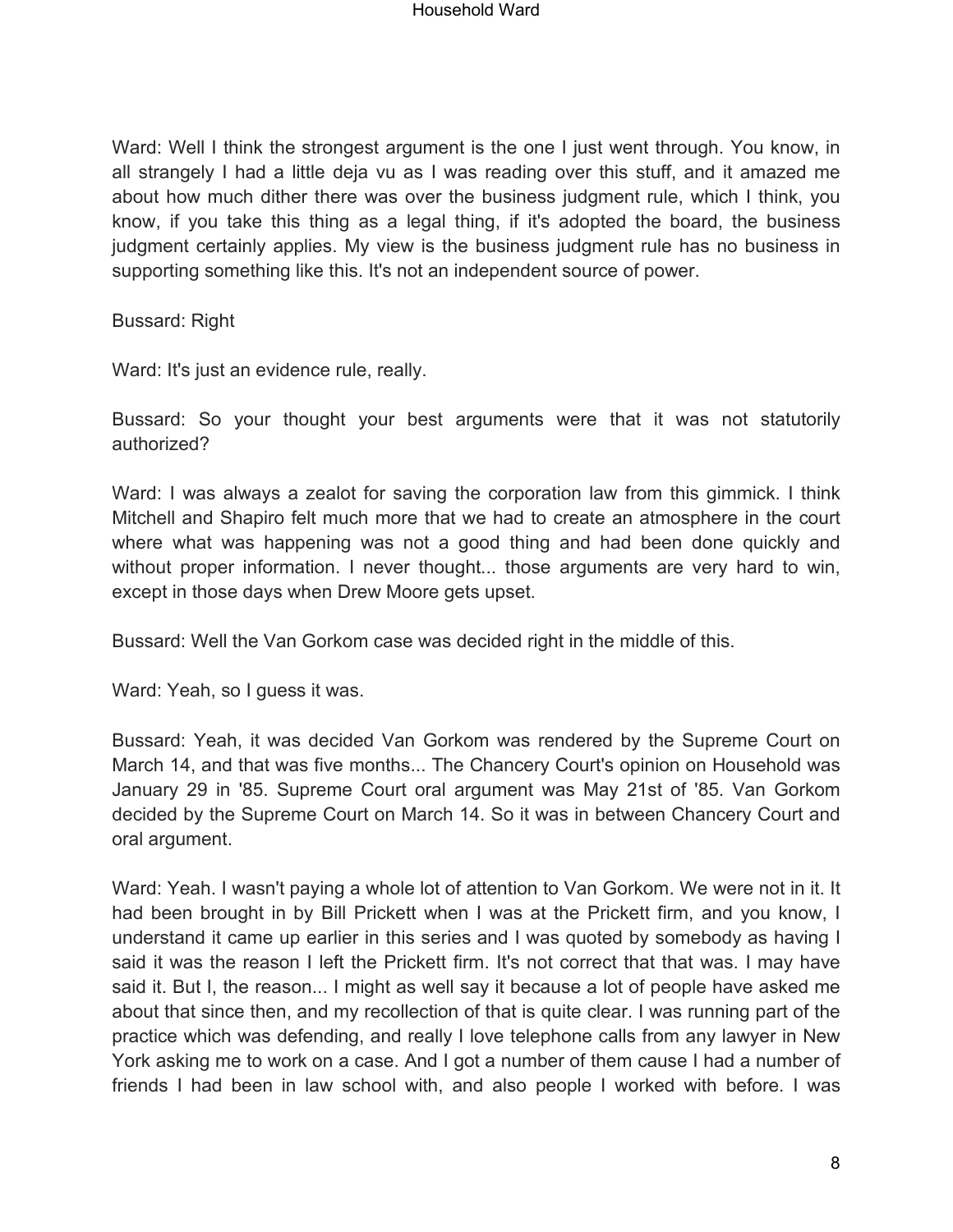always hoping maybe Wachtell would call but they never did. But and Bill was looking to developing a major plaintiff's case, plaintiff's law firm. And Bill felt strongly that a lot of the plaintiff's cases were pro forma for settlement. And Bill never filed a lawsuit for that reason, he believed in warfare. [00:23:40] And he enjoyed it, and he was very good at it. And so I was developing a feeling that maybe our practices were antithetical and would have to be separated. And I made a couple proposals, and one was that I move our department uptown where we had offices where we actually had furniture and things. They didn't like that idea, my partners didn't like that idea. And the previous year I told you I talked to Walter Stapleton about that. But what happened with the Van Gorkom case is that he sued Lehman Brothers. And Lehman Brothers was a part of the team on the street. And if you get your reputation that you're suing Lehman Brothers, Morgan Stanley, Goldman Sachs, that's not very good for your defense practice. And so we made, I thought a deal, that we would talk to each other before, he would talk to me before he brought, and he did not. And whether he forgot to or whatever, I don't know, but I think he would have anticipated I would say, well why don't you sue everybody but Lehman Brothers, you know? In a way, that's sort of the way I think we should have worked that out. As it happened, you may know, that he dismissed Lehman Brothers in the Supreme Court. And the reason he dismissed Lehman Brothers in the Supreme Court is he wanted the chief justice to be on the case, and that was Dan Herrmann at that time. And I think he felt that Chief Justice Herrmann would be more favorable to him on the court than off, because he, as I, had huge admiration for Chief Justice Herrmann. I thought he has great, had a great broad mind. He was a very formal person but he was good. So I think that--

Bussard: And Chief Justice Herrmann couldn't sit on something involving Lehman?

Ward: Yeah, for some reason there was a Lehman Brothers conflict that was causing him to recuse, so Bill got rid of that by dismissing Lehman. Lehman had nothing to do with this case. Well, I'm sure they had something to do with it but it was--

Bussard: They were investment banker for one of the parties?

Ward: It was an aiding and abetting claim, I think. [00:26:08] And it wasn't necessary to the case, and so I was pretty upset about that. And that was a trigger that got me to talk to Steve and go forward with separating out. And Bill never held it against me. Yeah. I mean, let me say that Bill Prickett's father and my father were great friends, and Bill Prickett's father and my grandfather were great friends. And that... So I grew up knowing Bill Prickett and his father and all of this. Bill never held my departure against me, that I know of. We were always cordial.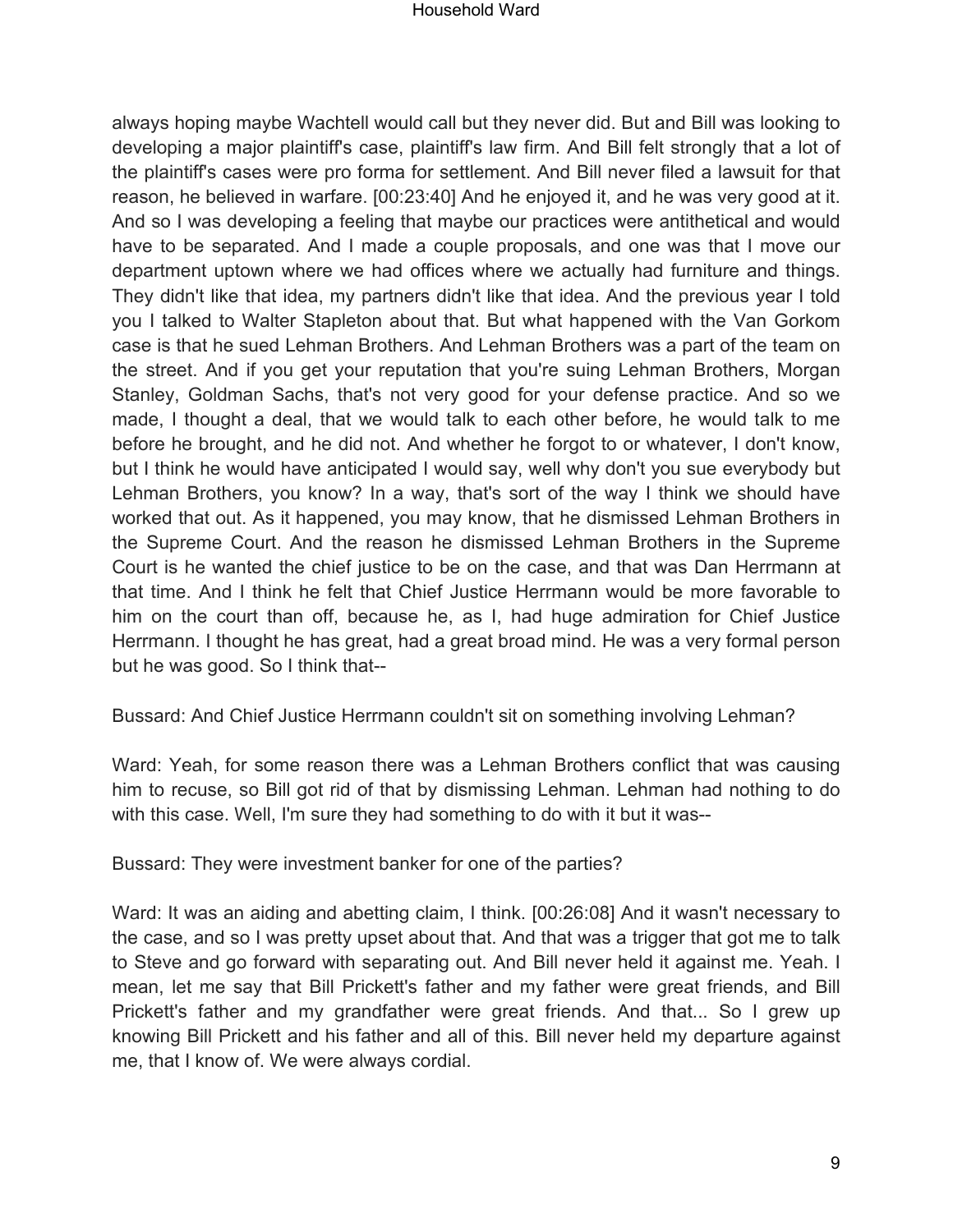Bussard: Well that's good.

Ward: I think so.

Bussard: Well I think the Wilmington bar tends to be that way. [00:26:57]

Ward: In some cases, yeah.

Bussard: Not all.

Ward: Nevermind. We can talk about that endlessly, I think.

Bussard: Ok, so your strategy in the Chancery Court appeared to have three prongs to it. One was corporate governance, and on that score you said in your opening statement in Chancery Court, you said this case involves quote a fundamental distortion of the distribution of power between the two key components of Delaware corporations.

Ward: That's for my case, too.

Bussard: Well that's what you said.

Ward: No, no, I agree with that.

Bussard: So the stockholders and their fiduciaries on the board of directors.

Ward: Yeah, but I mean my theory of the case, the only reason for the Rube Goldberg contraption was to make this distortion. To me stockholders receive tender offers, and this took it away from them and nobody ever argued that. I think in the end everybody agreed to that.

Bussard: Well the second prong of your argument was federal preemption.

Ward: Yeah but I never believed anybody would buy that. I think it's a good argument, I wish the SEC had more guts than they did. They filed a namby pamby brief that was of no use, whatever, to anybody.

Bussard: That was on appeal, right?

Ward: Yeah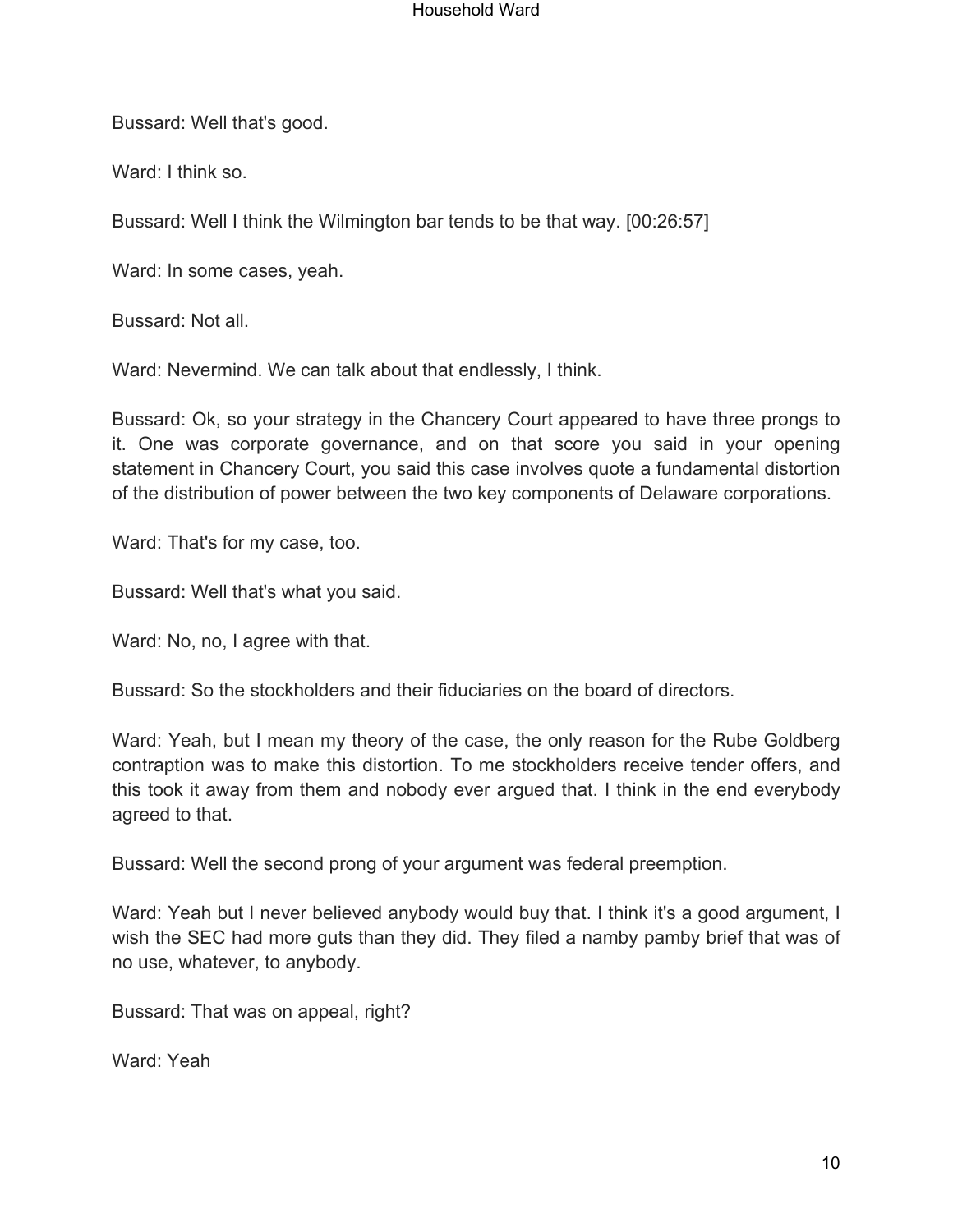Bussard: And did you have a role in getting them involved?

Ward: No. [00:28:34] I think that was worked out by, I don't know, maybe Flom. It might have been Mitchell. Mitchell had good relations with the SEC.

Bussard: Did Lamb call somebody new?

Ward: Well it could be Steve, I don't know. He had very good relations still does.

Bussard: And the last prong of your argument appeared to be stated corporate governance, the federal preemption, and then the particular feature of the [00:28:55] rights plan, which I've already quoted your Rube Goldberg argument.

Ward: Exactly

Bussard: Did you see these three points as roughly equal in importance?

Ward: No

Bussard: Which was the most--

Ward: Well I think I have said I thought--

Bussard: The pieces of the rights plan.

Ward: No, it's in... it was chapter five, section five of chapter eight. But that's 157 says, you know, you can have rights, and they gotta have consideration, ok? What's the consideration, tell me? But anyway, and 151, which is the other source of power, and then they've got 141 as a source of power, that's like hocus pocus. So I mean, look, I mean, I have views. It doesn't really matter whether I have views or not anymore, I'm retired.

Bussard: Yep, I understand. And you also appear to target Wachtell pretty strongly [00:30:04] in your opening statement.

Ward: You mean Marty?

Bussard: No, I meant the firm, well, maybe …[00:30:10]

Ward: Marty was Wachtell Lipton …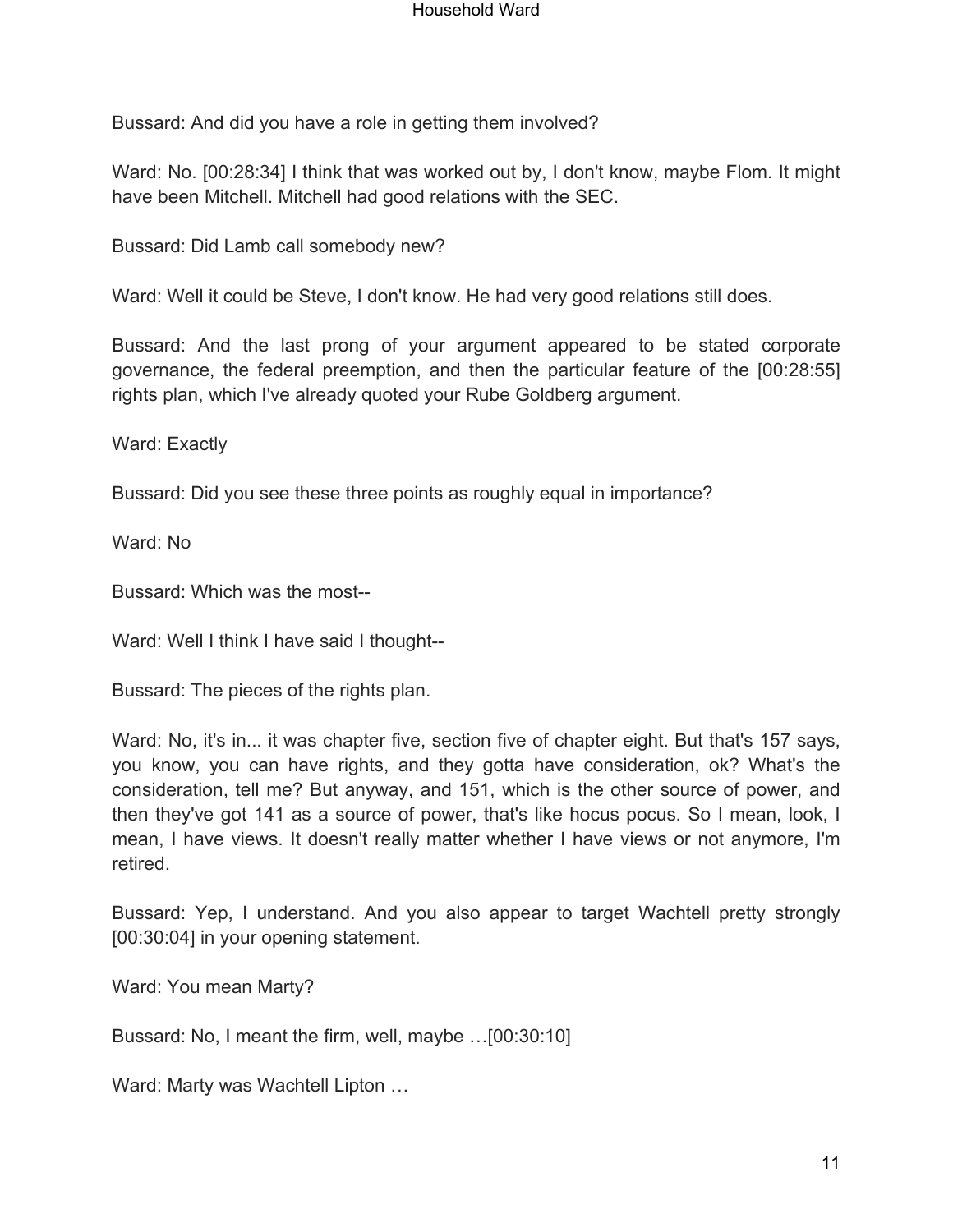Bussard: You referred to special counsel. You said, special counsel, this case has thrust itself to the forefront. That firm had initially advised management that the rights plan was quote the most effective anti-takeover device in existence. This very plan with special counsel's imaginative creation, they had offered it to twelve other clients, only one of whom had adopted it when it was adopted by Household. They wrote the description, it was given to the board, and the August 14 minutes and major portion we will show were drafted by special counsel. Then you continue to say special counsel also advised quote, a plan in no way restricts or inhibits or makes more expensive a proxy contest to elect a new board. We will show that this statement is flatly incorrect. No market professional is so ignorant as to not know that a proxy fight rarely occurs and is very rarely successful unless a challenger is acquired or may openly ally himself with others having a substantial percentage of the stock. And then lastly you said what the professionals advising the board knew but failed to tell the board was that the pill is a doubly effective entrenchment device because it protects not only against tender offers but also against proxy contests as well.

Ward: Yeah, I said all that.

Bussard: And was your goal to make the board look like they were being led by the nose.

Ward: Well the board didn't know how the thing worked, if you look at the evidence. And Walsh said that in his opinion. He said well some of them didn't quite get it but it was not easy to get, by the way. I think we were all very familiar with poison pills now, and they seem much more humane or whatever they are, than they were--

Bussard: At the time they were challenging.

Ward: Yeah it was a real challenge to understand. And I think the board, what they said, well, we hired Marty to protect us, this is what he's doing. And I think that's what happened. So I don't think it's inappropriate at all. I wasn't saying that they were bad lawyers, nor was I saying they were giving illegal advice. Throughout I think Wachtell Lipton acted totally appropriately within the appropriate norms of conduct by really skillful lawyers. That's about as skillful a law firm that you'll find anywhere in the world.

Bussard: Agreed. Did you believe that the fact evidence at the trial court was going to be important?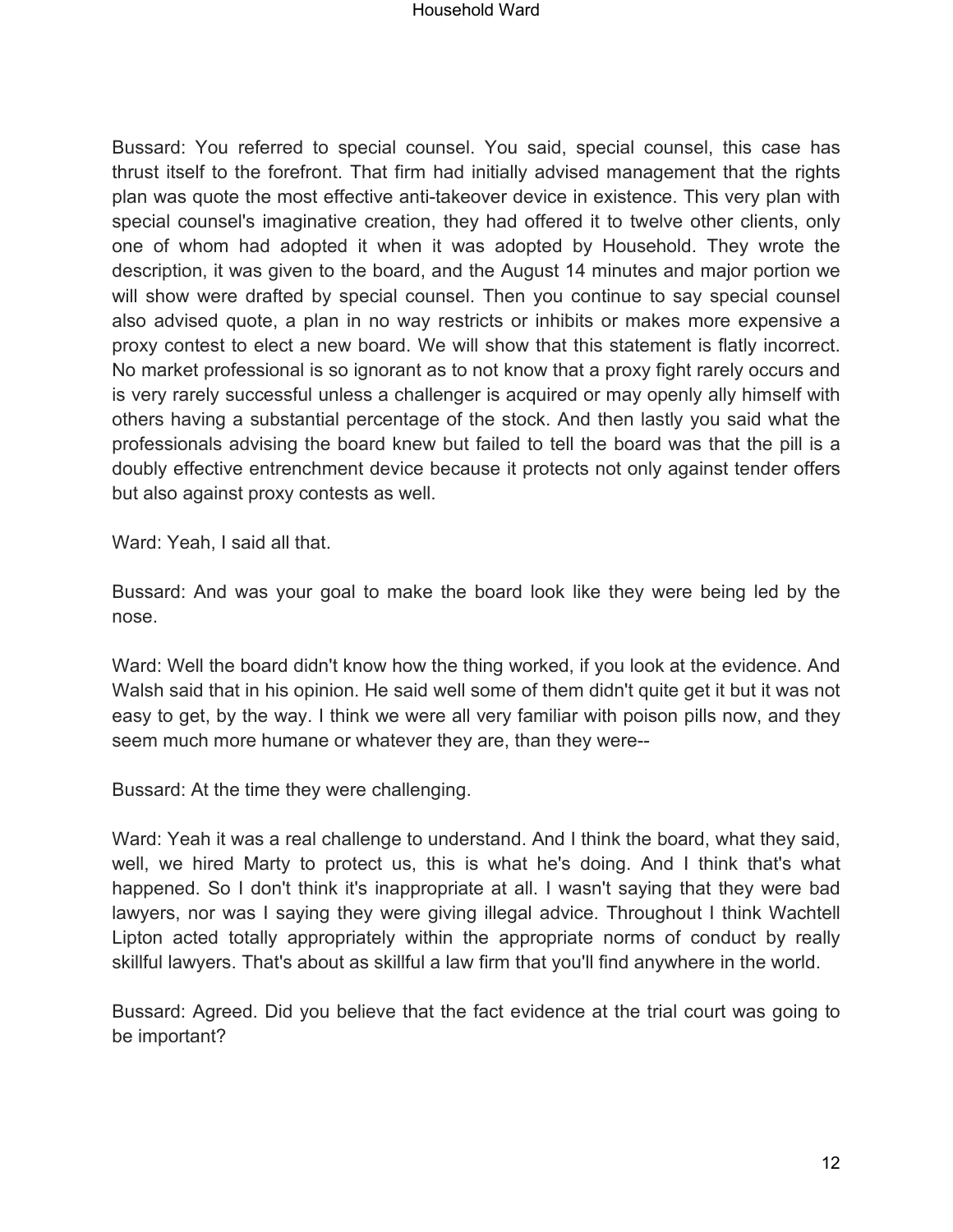Ward: I'd hoped it would be more pointed than it was in the end. Did I take any of those depositions?

Bussard: I don't remember, to be honest.

Ward: You know, I have a line of questions I brought along.

Bussard: I defended the one that Stuart took of the--

Ward: [00:33:23] Well Stuart's an able lawyer, I'm sure he--

Bussard: Well he was a bulldog [00:33:26]

Ward: Yeah, well I guess he had that part. I will give you the here is how the side of the deposition should have gone.

Bussard: Ok

Ward: Cause I did this last night cause I thought it might illustrate to you and to anybody who watches this what I thought about it [reading]: What is the right for? Answer: To buy one hundredth of a ten thousand dollar preferred stock. What's the preferred for? You get up to a hundred and seventy dollars per dividend of share. That's 1.9% return. Question: It's now 1985, is the average return on such preferred shares \$750 or higher? Yes. Question: then who will buy this preferred? No one. That's the point. Would that leave the right unexercised? Answer: yes. What can you do with the unexercised right? I'm asking these questions. If somebody makes a thirty percent offer to Household or buys 20% of Household, the right holder can buy \$200 worth of Household stock or that of its successor for \$100. Question: But that would enormously dilute the offeror's Household stock if it or he bought any. Yes, that's the point. So, the offeror would have to get the Household board to redeem the rights before it made such an offer. Yes, that's the point. So the right would never be exercised and the preferred would never be bought. You're right, Mr. Ward. Question: I've never heard of such a right or such a preferred answer. There never has been, it's a new concept. Question: and the sole purpose of these so-called securities is you shift control over tender offers from shareholders to the board. Answer: yes. I think that's the end of the case. [00:35:26] But I'm not the Chancellor, right? I think if you had Chancellor Allen or somebody, perhaps more schooled in... we might have won. And then when it got to the Supreme Court, that court was made up of two judges who had spent their life on the Superior Court, right? Andy Christie and Jack... the author of the thing.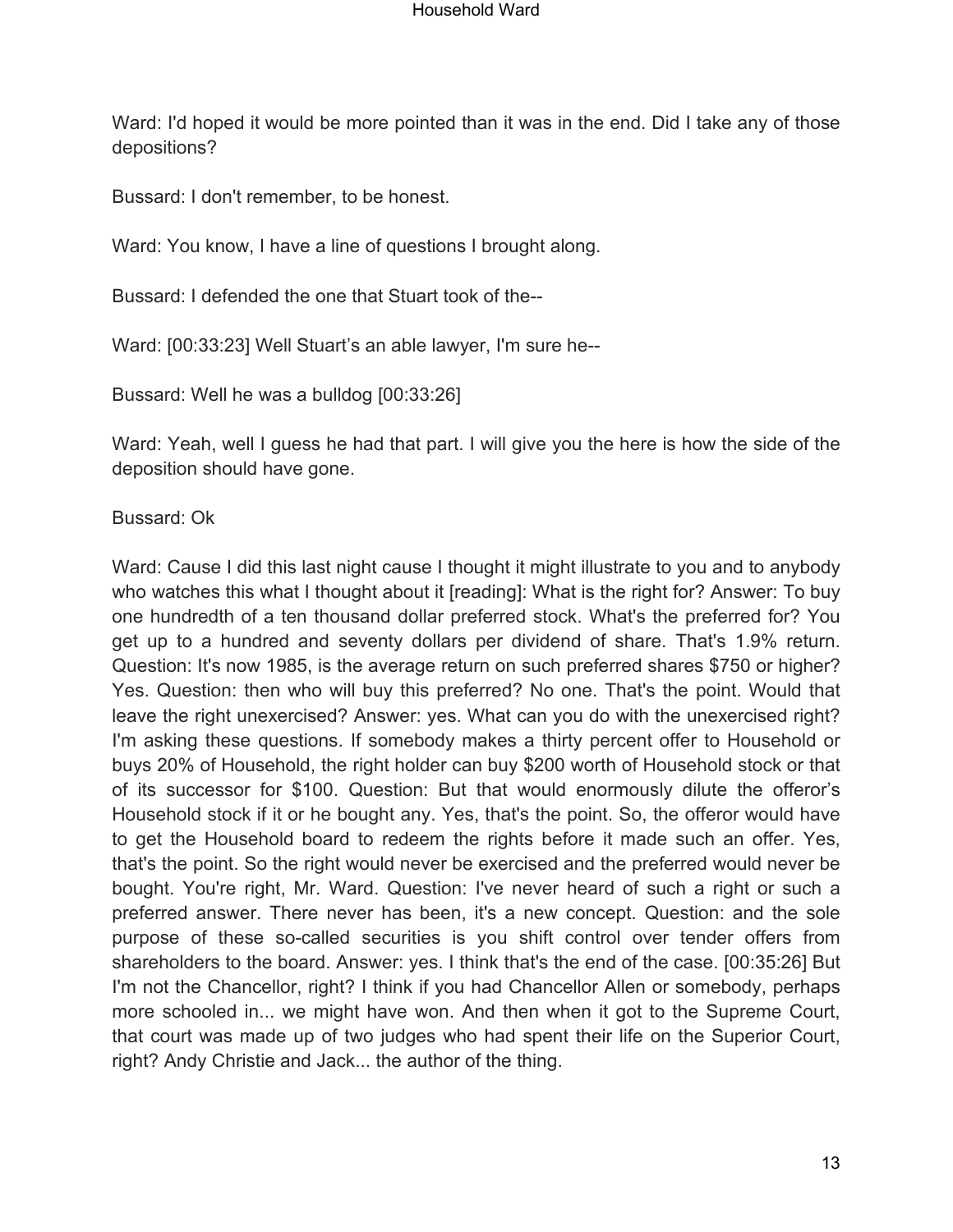Bussard: McNeilly?

Ward: Jack McNeilly, yeah. They didn't know anything about corporation law, those guys. In order to understand this seasoned corporation lawyers like yourself had to really struggle. Well they got a couple briefs on either side and things like that. The only person on that court who was skilled in corporation law and was Drew, was Justice Moore.

Bussard: So you think he had an influence.

Ward: Well he had to concur, obviously, agree. He also sat, I don't know, I wasn't there, but I think I have no question in my mind that that result came from Justice Moore. And he never told me that.

Bussard: Be interesting to know

Ward: Yeah, be worth having him here, having him say no, that was Jack McNeilly's idea. I don't think he'd say it.

Bussard: So were you surprised at the outcome of the court below [00:37:10]

Ward: Yes, I was, and for reasons I'm not going to tell you.

Bussard: All right, confidential or political?

Ward: I'm just not going to tell you.

Bussard: Were you happy the way the evidence went in court below [00:37:26]?

Ward: Throughout I thought we were working with a first rate team of lawyers and I thought that the evidence was presented very well indeed. I would not... And I agreed with it at the time, but if I were to do it again, I would have junked everything but what I just went through here.

Bussard: Simple and sweet.

Ward: Yeah, and how can you lose? I mean, there's no consideration for this thing. It goes out and it's under a section that's talking about how you capitalize a company. I mean, come on. It is... And one of the reasons I agreed I might say and I was happy to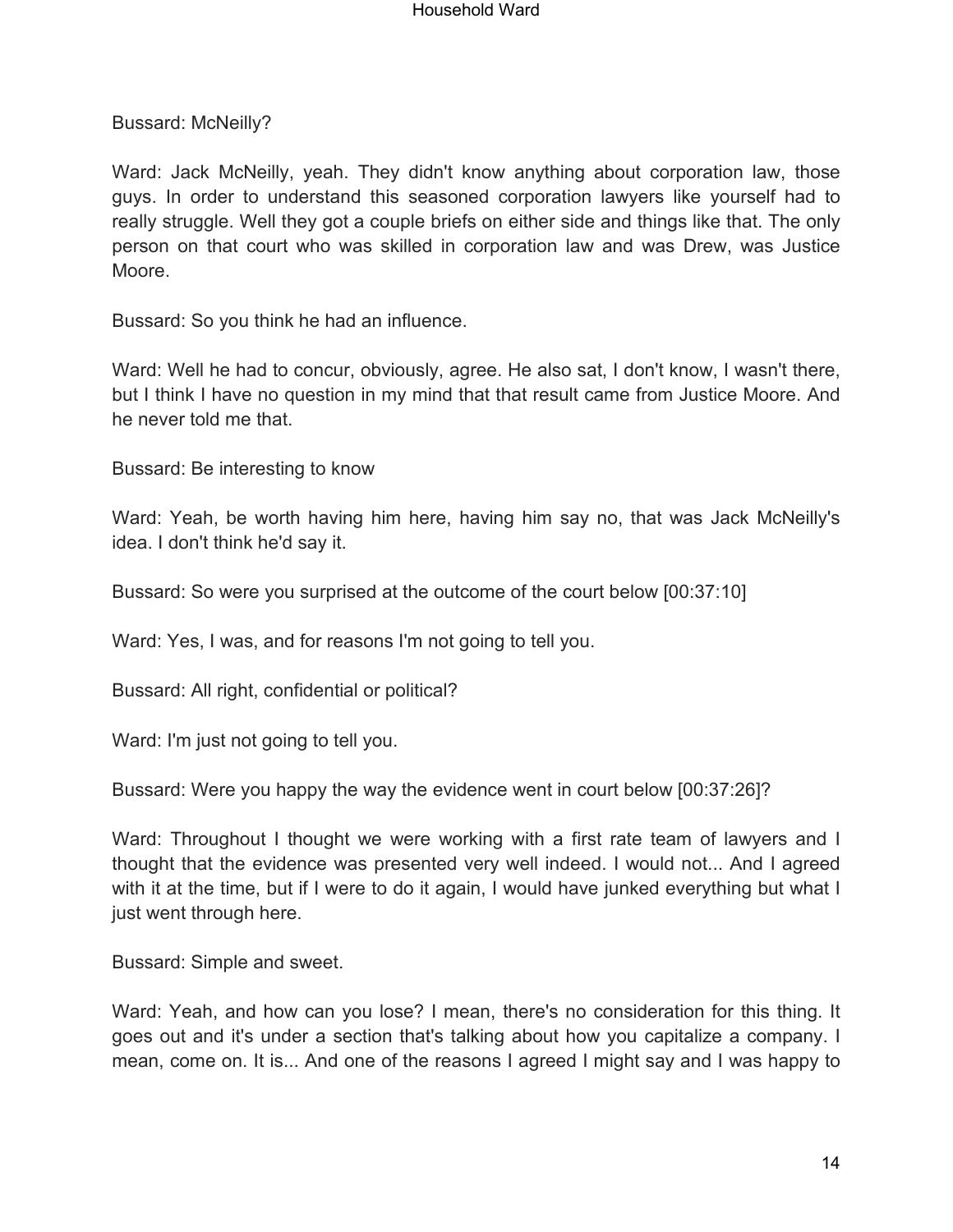help this is because I've always been of the opinion that that was just wrongly decided. And there were a number of people in our firm who didn't agree with me.

Bussard: Well lawyers disagree a lot.

Ward: Yeah and sometimes these cases go--

Bussard: Sometimes you're wrong, sometimes you're right.

Ward: Yeah, you know that, I know that.

Bussard: Ok, do you recall any significant press or media or academic input along the way?

Ward: You know, I don't think the press had the remotest idea what was going on, and they didn't... do you think they did?

Bussard: No, I think you're right.

Ward: I don't think it was even covered.

Bussard: Yeah, I'm not sure the press was there hardly at all.

Ward: No, I've been in cases, like Macmillan for instance, when we're covered with press.

Bussard: But this was at the very beginning of the takeover craze, so I'm not sure that the press had even gotten onto the idea that these were things that the public might be interested in covering.

Ward: Yeah, I just don't think it was a factor.

Bussard: How was it that Irv Shapiro was selected to head the Skadden team on appeal?

Ward: [00:39:33] Irving Shapiro was a dear friend of mine.

Bussard: Ok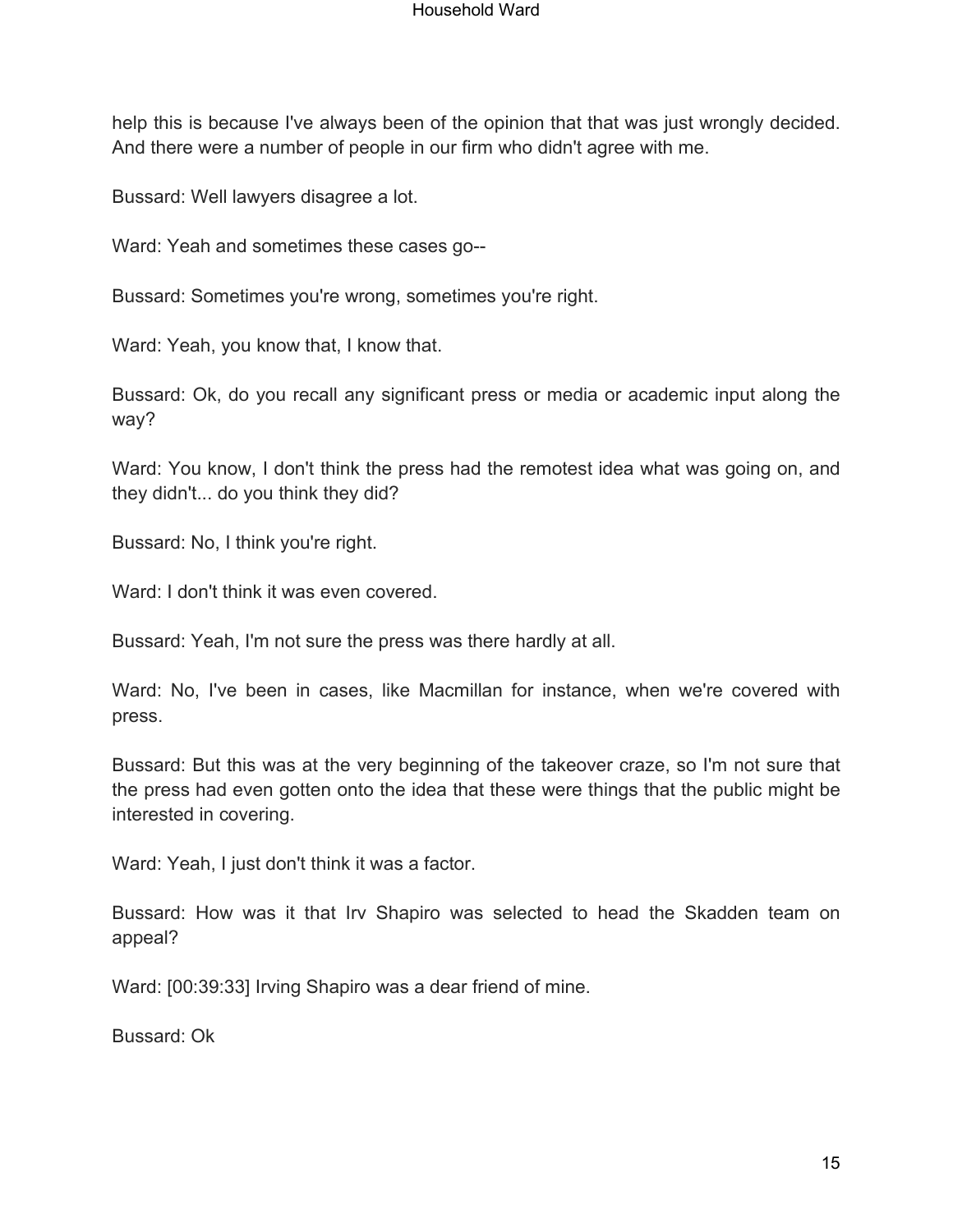Ward: And in fact, I think the original, I got to meet Stuart because I was talking to Irving one time and he said that Stu was clerking for Chief Judge Seitz and then I got to meet him and stuff like that. He has... his career was as an appellate advocate in the Southern District of New York.

Bussard: Irv Shapiro?

Ward: Yes

Bussard: Ok

Ward: Criminal cases primarily with a lot of... he was in the Justice Department. He was their star advocate in the Second Circuit. And the reason he was hired by DuPont is because they had a case in the Second Circuit and they went up there and Irv had been making the argument before hand, and Jack Schmutz, whoever it was, from DuPont, had said that's about the best argument I've ever heard. So they hired him. They went after him to put him in the legal department. He ran the legal department from the second position, and he also was, got the confidence of the people who ran DuPont, obviously, one of the brightest men I ever known. He came to us after DuPont as a partner, and there was a question about whether Stu would argue at the Supreme Court or I would or Mike. And I don't know who made the decision, but I think we all agreed that there was some feeling that the business community in the United States wanted this thing. Irv Shapiro was the business community. He was the chairman or whatever of the Business Roundtable and then he was the emeritus chairman of the Business Roundtable, which is the establishment thing. And I think it was felt by my partners that if Irv is arguing it, one couldn't really say we were talking for the [00:42:03] bust-up takeover people - he had been chairman of DuPont and all of this stuff. He was on the board of IBM, he was on the board of CitiBank, and he was Mr. Establishment. And we thought that he carried that aura and we thought that he'd make a very good argument and he did. And it meant we couldn't decide ourselves, right, who got to make the argument.

Bussard: Well it solved that problem.

Ward: I think that they were concerned that if I made the argument perhaps they were concerned it wouldn't be as good if they had made it. They had their own view. But that I would spend my life on this particular subject and not deal with the business judgment thing adequately. Because I had been a leader on that subject.

Bussard: Well and Irv was positioned to bring a lot of clout, panache, and you know?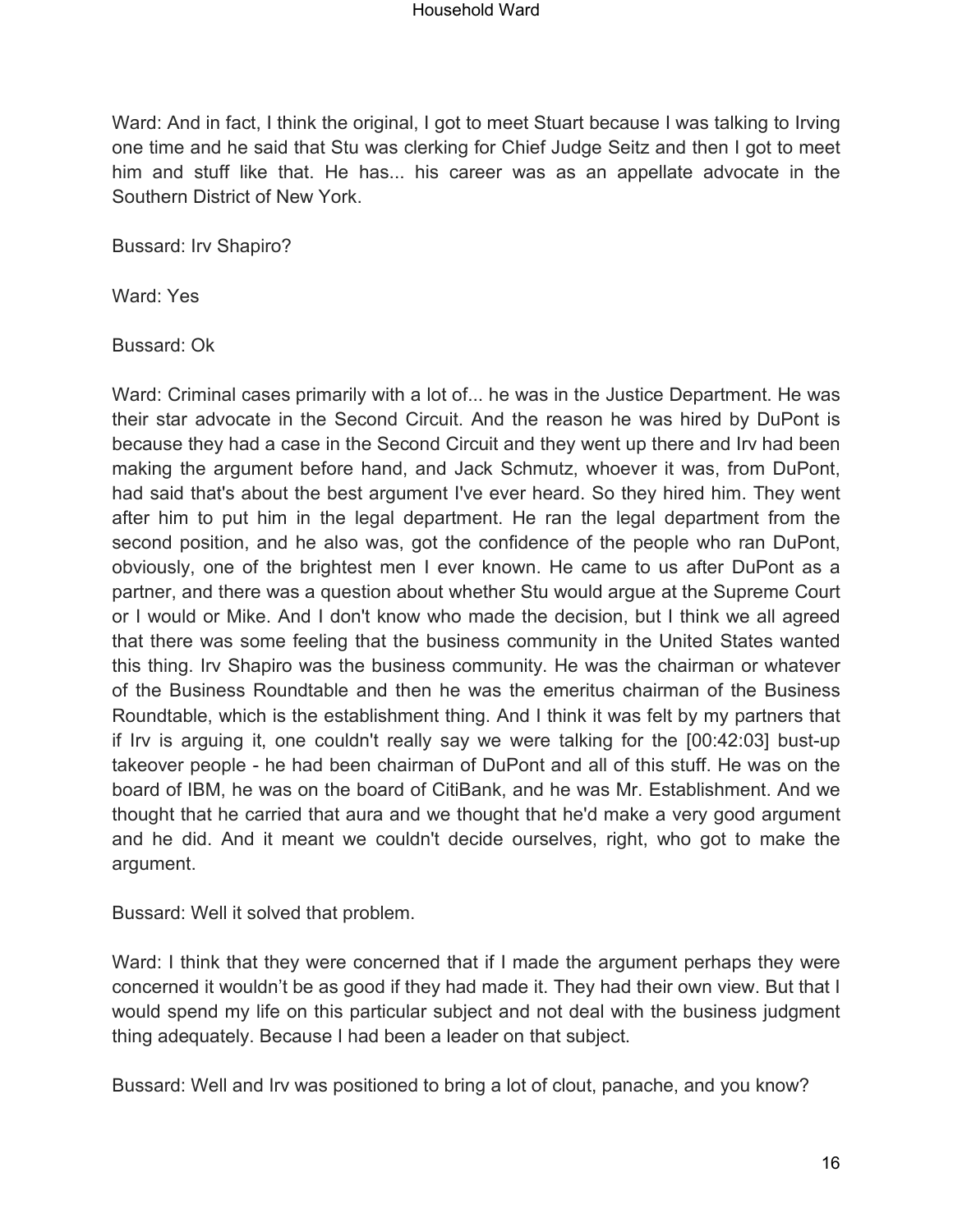Ward: And it didn't work. Well, no, it didn't. And I think... I heard later that the Supreme Court itself was really puzzled by that.

Bussard: Is that right?

Ward: Yeah. Who told me that... you hear a lot of things around here, and some of them are true and some of them aren't, you know? [00:43:41] Maybe they weren't. But he made a fine argument. He understood the case and we lost. They never dealt with my point--[00:43:24] Providence & Worcester, for god's sake. That's sort of a big piece of whitewash that went over the whole argument.

Bussard: So your recollection of the oral arguments is they were both, both sides did a pretty good job?

Ward: Oh yeah. No, I think this case was very well tried on both sides. It was thoroughly tried and it was tried by able lawyers. And we lost. And, you know, a lot of jurisdictions in this country follow it. No foreign country has ever followed it. And in England it's out of the question. In Canada the only reason they allow the thing to be used at all is because the government itself has a very strong hand on these matters.

Bussard: Isn't there a regulatory element in Canada before you do a pill [00:44:22]

Ward: That was when …

Bussard: Because both--

Ward: That is what I was saying in kind of simple terms. Yes, very regulatory. I have for a while, you know, CSC was supporting the Harvard blog on corporate governance. And Lucian Bebchuk is the guy who handles it, and I'm very fond of Lucian. I think he's a very nice man and I think he's very very smart. And I've had a number of conversations with him on this subject. He thinks it's bizarre. And he's said he's mentioned the device to Europeans and they say, what, what's that? We don't have anything like that? So maybe he's just trying to make me happy.

Bussard: Yeah. So while the case was in the Supreme Court both Van Gorkom and Unocal got decided. Looking back, do you think either of those cases played a role in the outcome of Household?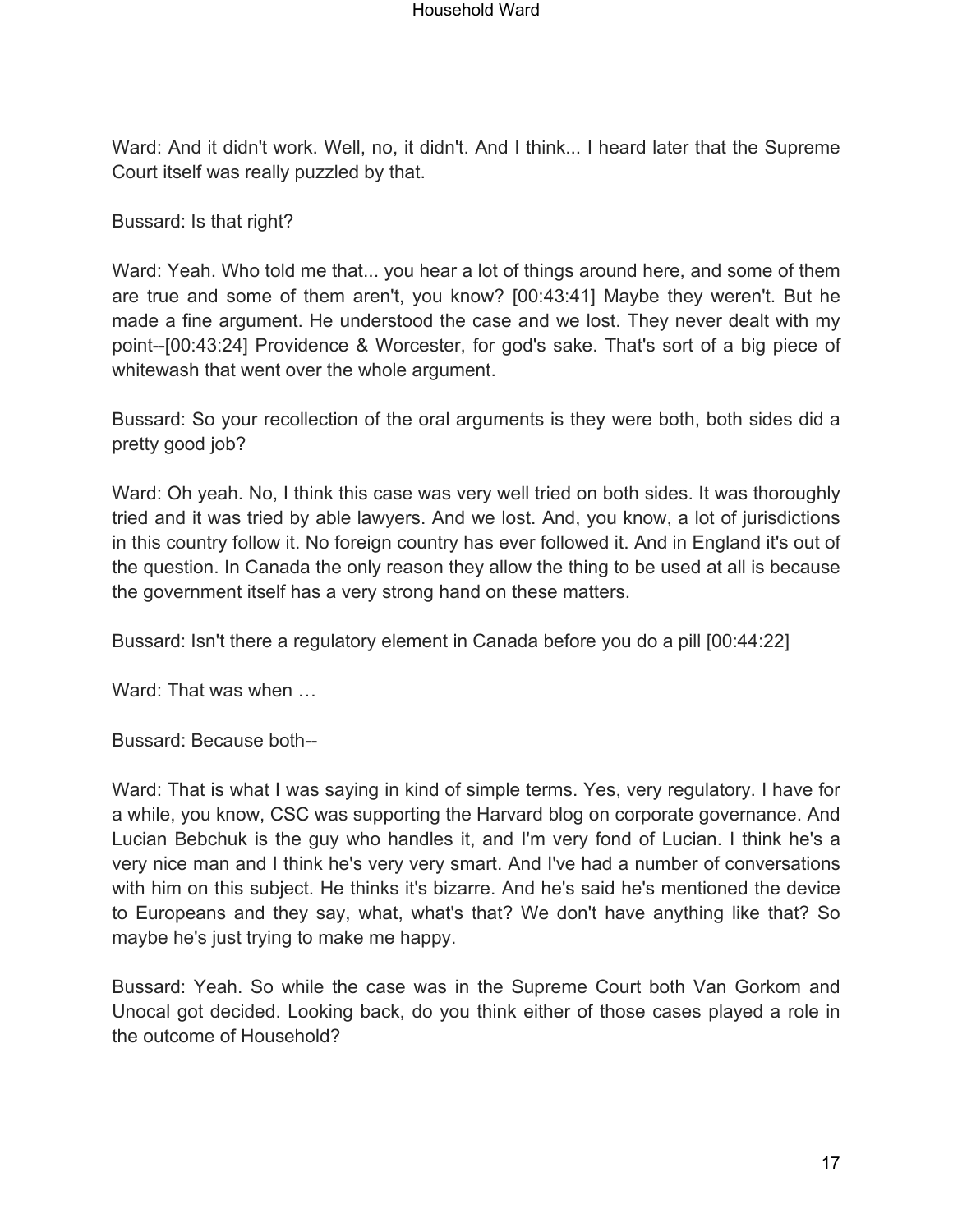Ward: No. Well, undoubtedly I think the court was getting more educated in corporation law. But I'm not sure what the makeup was. Were they all en banc?

Bussard: I think they were all en banc.

Ward: Well Weinberger was certainly en banc. Van Gorkom was en banc. Bill always won his cases on a reargument en banc, which is a real tribute to his personality.

Bussard: Unocal, I think was also en banc.

Ward: Yeah, en banc. So I think it was helpful in educating the court as to the takeover business. I don't think the two part takeovers are evil.

Bussard: Somebody told me once, and I don't know if you would agree with this or not, but if Household had been argued two years later, it would have lost. Household would have lost.

Ward: You know, the saddest words of tongue and pen are only these it might have been.

Bussard: That's true. Looking back do you think you would have done anything differently except focus on that?

Ward: [00:46:53] If I had been the sole decision maker and not in a group of people whom I respected as much as I respected those people, I think I would have emphasized less the business judgment aspect and emphasized it only as the change of control aspect, you know, the change of control with a higher degree of proof and but I don't know. It'd be hard to know. When you try a case as I did many with people you respect, you have a tendency to compromise views in respect to the position of the others, and the way this was presented was we all agreed on how to do it. And in the background of the whole thing there was Joe, and Joe thought this was the same thing I thought. But he also thought that... I don't know what he thought cause I never talked to him, Mitchell talked to him about it. And I think Stu did because they were both up in New York sitting around tables talking about things. And I guess, I guess if I were running it myself I wouldn't have put so much about business judgment and two tiered takeovers and things like that in it.

Bussard: Well in the aftermath, Skadden eagerly pursued prescribing a now validated poison pill] right?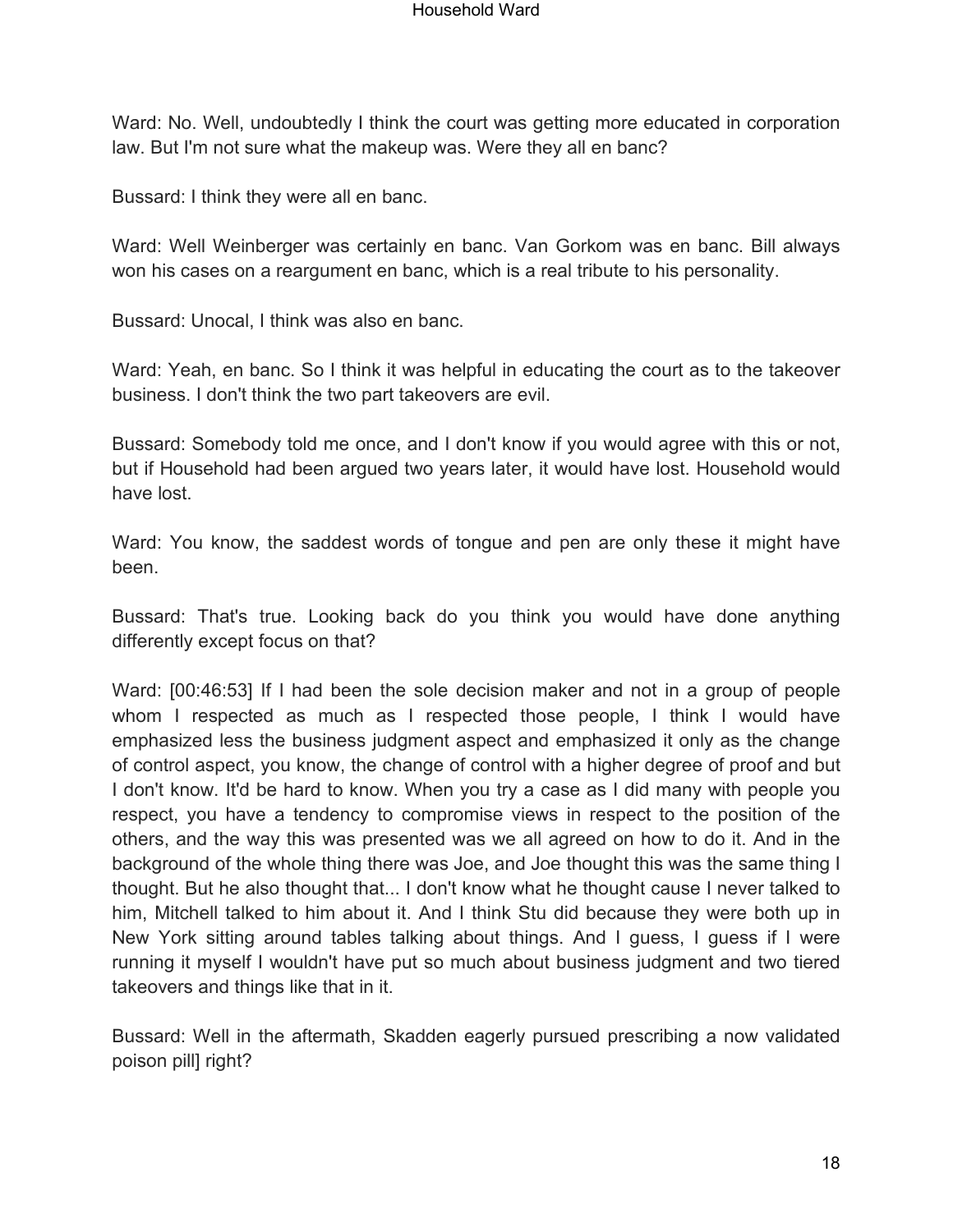Ward: That's the sort of backstories that because... Our firm, I say our firm, I'm retired, but I am still a loyal Skad. Our firm is dominated by corporate lawyers. And not corporate lawyers in the sense that Delaware says corporate lawyers. When Delaware says corporate lawyers, they thought he meant litigators. I found that out when I joined Skadden. There are corporate lawyers... I once tried to get Morris Kramer to testify to something and he looked like horrified. Scriveners, you know, strategists and things like that. Yes, but your firm has always been run by litigators.

Bussard: True

Ward: And our firm has always been run by corporate guys. And you know, Peter Atkins, Roger Aaron, Phin Fogg, Morris Kramer, these are names known to every corporate merger and acquisitions person. And they had a whole lot of backed up poison pills to put in if we lost. And when we lost, well, they just went in like that and obviously that was a piece of business for them.

Bussard: Right. You hit the road and you do your road show and do your poison pill presentation to as many boards as you can get to do it, right?

Ward: I guess. I never did that kind of thing but that's probably it, yeah.

Bussard: That's what they did.

Ward: Yeah. But, sure, no, we... I don't know if they were hoping we'd lose or not, but they didn't dare tell Joe that. And he was really rocked by it. He thought this was really wrong.

Bussard: So Mr. Flom was upset by the outcome?

Ward: He was. Well, he never told me he was upset with me or... And actually one of the reasons we were delighted to have Mike Mitchell along is because he was very close to Joe and could explain what went on better than... Joe Flom dominated the law firm, just like Marty dominated Wachtell Lipton.

Bussard: Yeah. Interesting time.

Ward: It was fascinating. [00:51:12] I don't think if I went through it again I'd be dead halfway through.

Bussard: Well age has its downsides.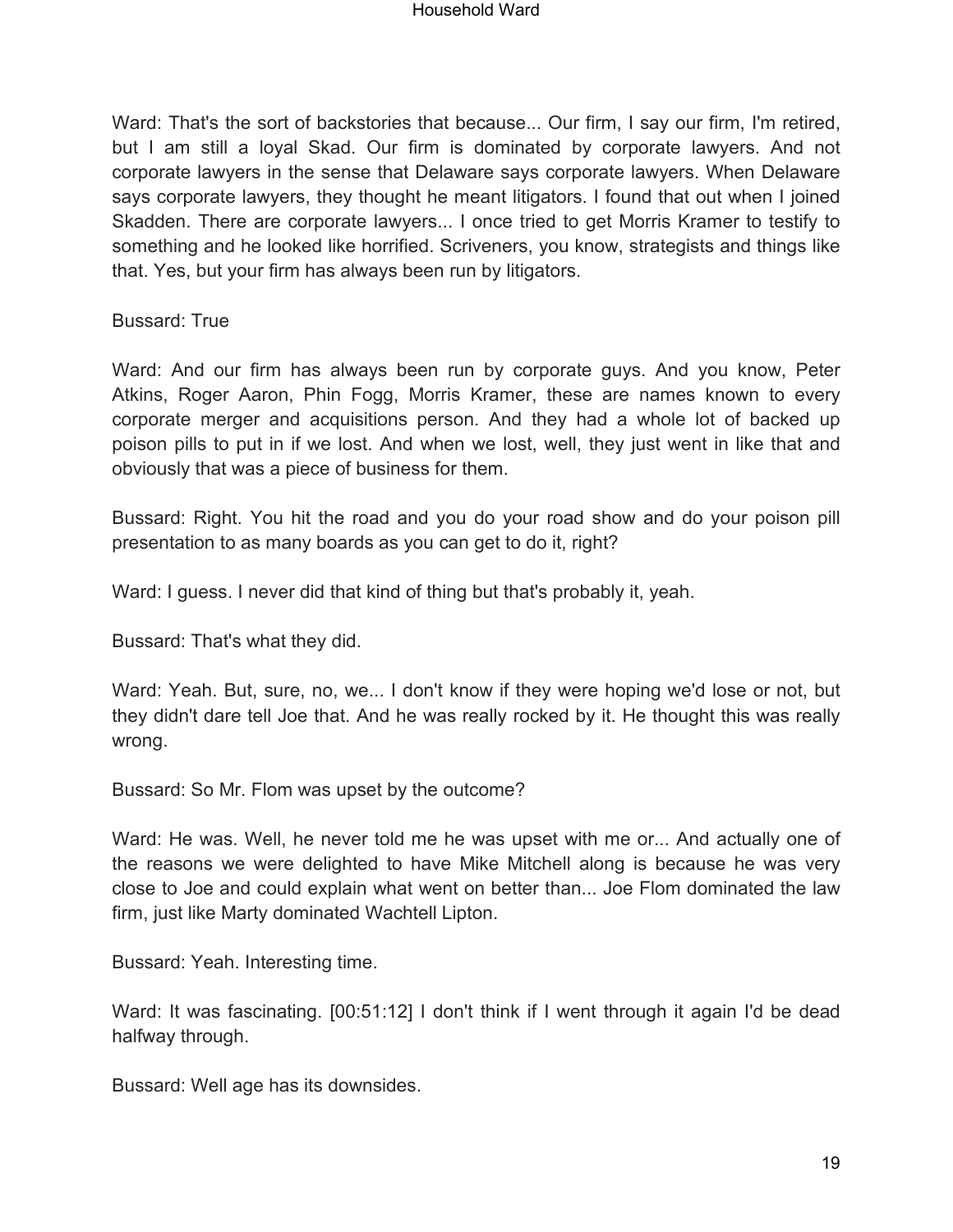Ward: Has its upsides, too, though.

Bussard: True.

Ward: So anyway, does that conclude?

Bussard: Anything else you'd like to say?

Ward: I don't know, is there anything else you want me to say? I'm happy to answer any question you have about this.

Bussard: Well, looking back historically, how would you describe the Household decision in the context of the development of Delaware corporate law?

Ward: It was an outlier. It didn't really develop the concepts of business judgment, I don't think. I mean that was being taken care of in these other cases particularly well. I don't think it altered it. I think... I see this case through the statutory lens and that was sui generis [00:52:14] that was a one off. There's never been anything like it. I think I'm also as you are, a professional lawyer, right? I'll be a lawyer till I die. I have enormous admiration for the skill that Marty Lipton has. And his skill in doing what he did and getting it approved by the court, you know, I think that was perfectly amazing. It's like in medieval England, they learned how to dock the entail, you know? That most property was owned by the duke and his sons and sons and sons. And they figured out how to convey it out and convey it back in, and some manipulation like that. And it worked for many cases. It didn't work in Downton Abbey, but it worked in many cases. In the T&E field, trust and estates, there's Richard Covey who figured out the GRAT. What is it? Grantor retained annuity trust, which stymied the estate tax and let those people exchange... Talk about Rube Goldberg contraptions. People have machines that do GRATs, you guys do it here. I don't know whether you do it or not, but Peter Conaty, who's my lawyer. I'm a client of yours, by the way. He did GRATs. And we were talking about it the other day. Dare I tell you about GRATs, I'm not going to tell you about it here. But it was a really really smart intelligent lawful thing which totally defeated the purpose of the estate tax. So I think lawyers do things like that, and I think that's appropriate. And I admire Marty for it. I don't agree with him, but I admire it.

Bussard: Good. Thank you. Appreciate it.

Ward: Thank you for taking your time.